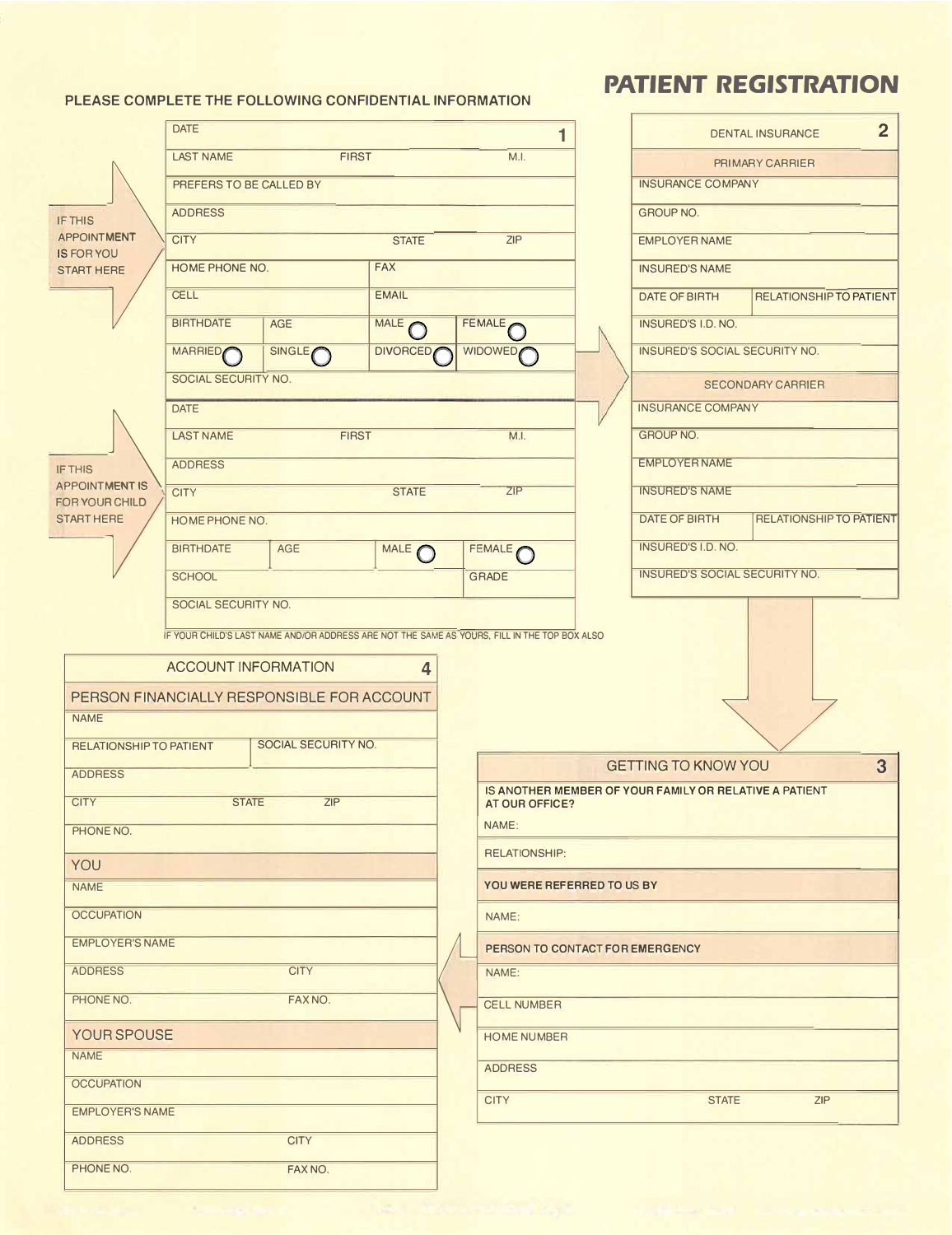## CONSENT FOR TREATMENT

- 1. I hereby authorize doctor or designated staff to take x-rays, study models, photographs, and other diagnostic aids deemed appropriate by doctor to make a thorough diagnosis of (name of patient) \_\_\_\_\_\_\_\_\_\_\_\_\_\_\_\_\_\_\_ 's dental needs.
- 2. Upon such diagnosis, I authorize doctor to perform all recommended treatment mutually agreed upon by me and to employ such assistance as required to provide proper care.
- 3. I agree to the use of anesthetics, sedatives and other medication as necessary. I fully understand that using anesthetic agents embodies certain risks. I understand that I can ask for a complete recital of any possible complications.
- 4. I give consent to the doctor's or designated staff's use and disclosure of any oral, written or electronic health records that are individually identifiable as mine for the purpose of carrying out my treatment, payment and health care operations. I understand that only the minimum amount of information necessary to provide quality care will be used or disclosed and that a notice fully outlining the protection of my personal health information is available.
- 5. I agree to be responsible for payment of all services rendered on my behalf or my dependents. I understand that payment is due at the time of service unless other arrangements have been made. In the event payments are not received by agreed upon dates, I understand that a 1-1 /2% late charge (18% APR) may be added to my account. If required, I also understand a check of my credit history may be made.
- 6 Cell Phone:  $\Box$  I consent to the dental practice using my cell phone number to (choose one or both) call or text regarding appointments and to call regarding treatment, insurance, and my account. I understand that I can withdraw my consent at any time. My cell phone number is (include area code) \_\_\_\_\_\_\_\_

Patient's Signature Date \_\_\_\_\_\_\_\_ Witness \_\_\_\_\_\_\_\_\_\_ \_

Parent/Responsible Party's Signature \_\_ Relationship to Patient \_\_\_\_\_\_\_ \_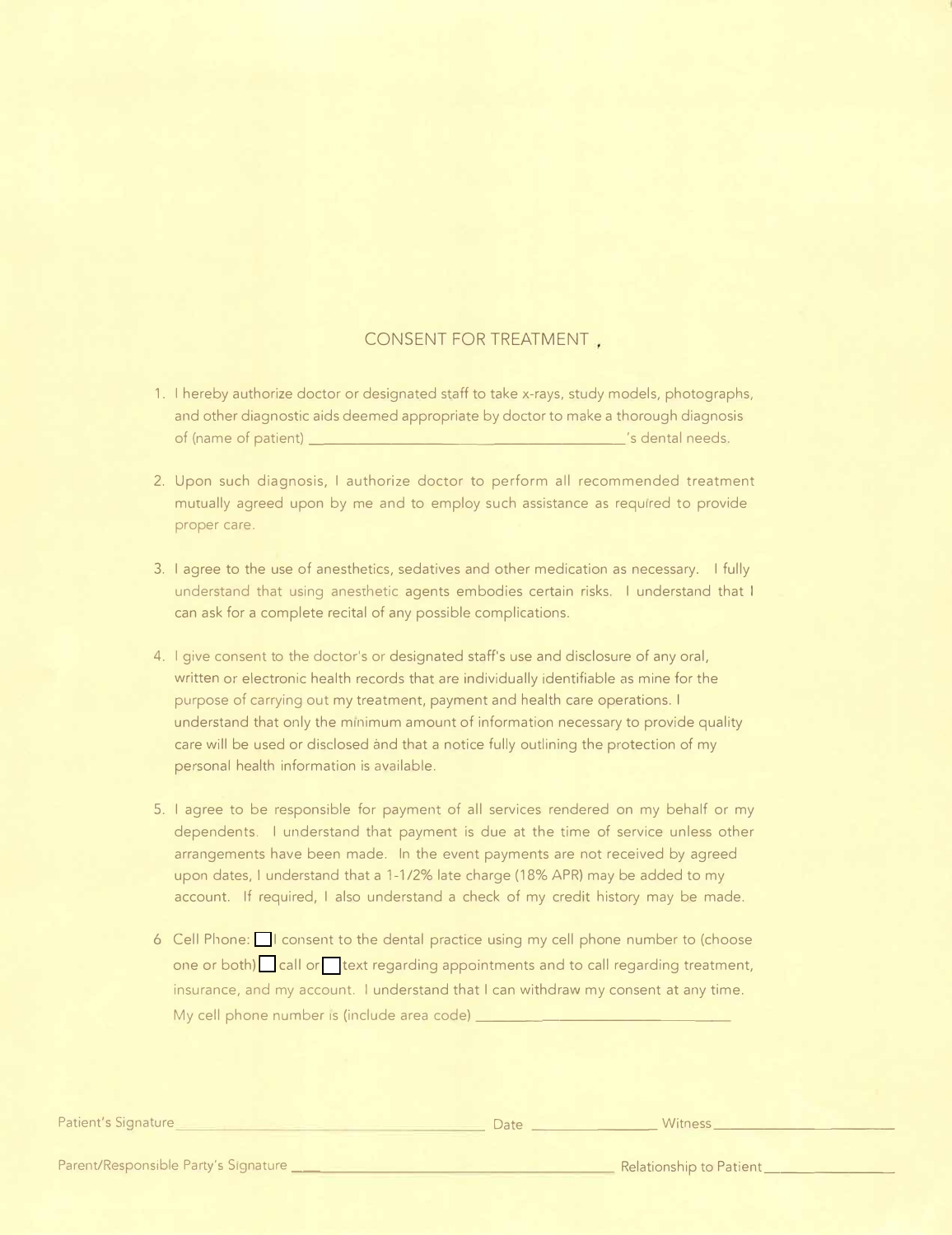| <b>Patient Name</b> | <b>DENTAL HISTORY</b> |
|---------------------|-----------------------|
| Patient Account No. | <b>Medical Alert</b>  |

*Welcome! So that we may provide you with the best possible care please complete both sides of this medical/dental history form. All information is completely confidential.*

|                                                                     | What is the reason for your visit today? $\overline{\phantom{a}}$ . The contract of the contract of the contract of the contract of the contract of the contract of the contract of the contract of the contract of the contract of the co |                                                   |                                                                                                                 |
|---------------------------------------------------------------------|--------------------------------------------------------------------------------------------------------------------------------------------------------------------------------------------------------------------------------------------|---------------------------------------------------|-----------------------------------------------------------------------------------------------------------------|
|                                                                     |                                                                                                                                                                                                                                            |                                                   |                                                                                                                 |
|                                                                     |                                                                                                                                                                                                                                            |                                                   |                                                                                                                 |
|                                                                     |                                                                                                                                                                                                                                            |                                                   |                                                                                                                 |
|                                                                     |                                                                                                                                                                                                                                            |                                                   |                                                                                                                 |
|                                                                     |                                                                                                                                                                                                                                            |                                                   |                                                                                                                 |
|                                                                     |                                                                                                                                                                                                                                            |                                                   |                                                                                                                 |
| Have you ever used or are currently using topical fluoride? YesONoO |                                                                                                                                                                                                                                            |                                                   |                                                                                                                 |
|                                                                     |                                                                                                                                                                                                                                            |                                                   |                                                                                                                 |
|                                                                     |                                                                                                                                                                                                                                            |                                                   |                                                                                                                 |
| Are any of your teeth sensitive to:                                 |                                                                                                                                                                                                                                            | Have you ever had:                                |                                                                                                                 |
|                                                                     |                                                                                                                                                                                                                                            |                                                   |                                                                                                                 |
|                                                                     |                                                                                                                                                                                                                                            |                                                   |                                                                                                                 |
|                                                                     |                                                                                                                                                                                                                                            |                                                   |                                                                                                                 |
|                                                                     | Do you frequently get cold sores, blisters or any other oral lesions?  Yes $\bigcirc$ No $\bigcirc$                                                                                                                                        |                                                   |                                                                                                                 |
|                                                                     |                                                                                                                                                                                                                                            | A serious injury to the mouth or head?  Yes ONo O |                                                                                                                 |
|                                                                     |                                                                                                                                                                                                                                            |                                                   |                                                                                                                 |
|                                                                     | Have your parents experienced gum disease or tooth loss? Yes O No O                                                                                                                                                                        |                                                   |                                                                                                                 |
|                                                                     | Have you noticed any loose teeth or change in your bite? Yes O No O                                                                                                                                                                        | Have you experienced:                             |                                                                                                                 |
|                                                                     | Does food tend to become caught in between your teeth?  Yes O No O                                                                                                                                                                         |                                                   | the contract of the contract of the contract of the contract of the contract of the contract of the contract of |

|                                                                       | Headaches, neckaches or shoulder aches? Yes O No                             |                   |
|-----------------------------------------------------------------------|------------------------------------------------------------------------------|-------------------|
|                                                                       |                                                                              |                   |
| Hold foreign objects with your teeth? (pencils, pipe, etc.)  Yes   No |                                                                              |                   |
|                                                                       | Are you satisfied with your teeth's appearance?                              | Yes $\bigcirc$ No |
|                                                                       | Would you like to replace your silver fillings?  Yes O No                    |                   |
|                                                                       | Would you like to keep all of your teeth all of your life? Yes $\bigcirc$ No |                   |
|                                                                       |                                                                              |                   |

| Does food tend to become caught in between your teeth? Yes $\bigcirc$ No $\bigcirc$      |                                                                           |  |
|------------------------------------------------------------------------------------------|---------------------------------------------------------------------------|--|
| If yes, where                                                                            |                                                                           |  |
|                                                                                          | Difficulty in opening or closing the mouth?  Yes $\bigcirc$ No $\bigcirc$ |  |
| Do you:                                                                                  | Difficulty in chewing on either side of the mouth? Yes O No O             |  |
|                                                                                          |                                                                           |  |
|                                                                                          |                                                                           |  |
| Hold foreign objects with your teeth? (pencils, pipe, etc.) Yes $\bigcirc$ No $\bigcirc$ |                                                                           |  |

| Are you satisfied with your teeth's appearance?                                                                       |  |
|-----------------------------------------------------------------------------------------------------------------------|--|
| Are you satisfied with your teeth's appearance? Yes ONo O<br>Would you like to replace your silver fillings?  Yes ONo |  |
| Would you like to keep all of your teeth all of your life? Yes $\bigcirc$ No $\bigcirc$                               |  |